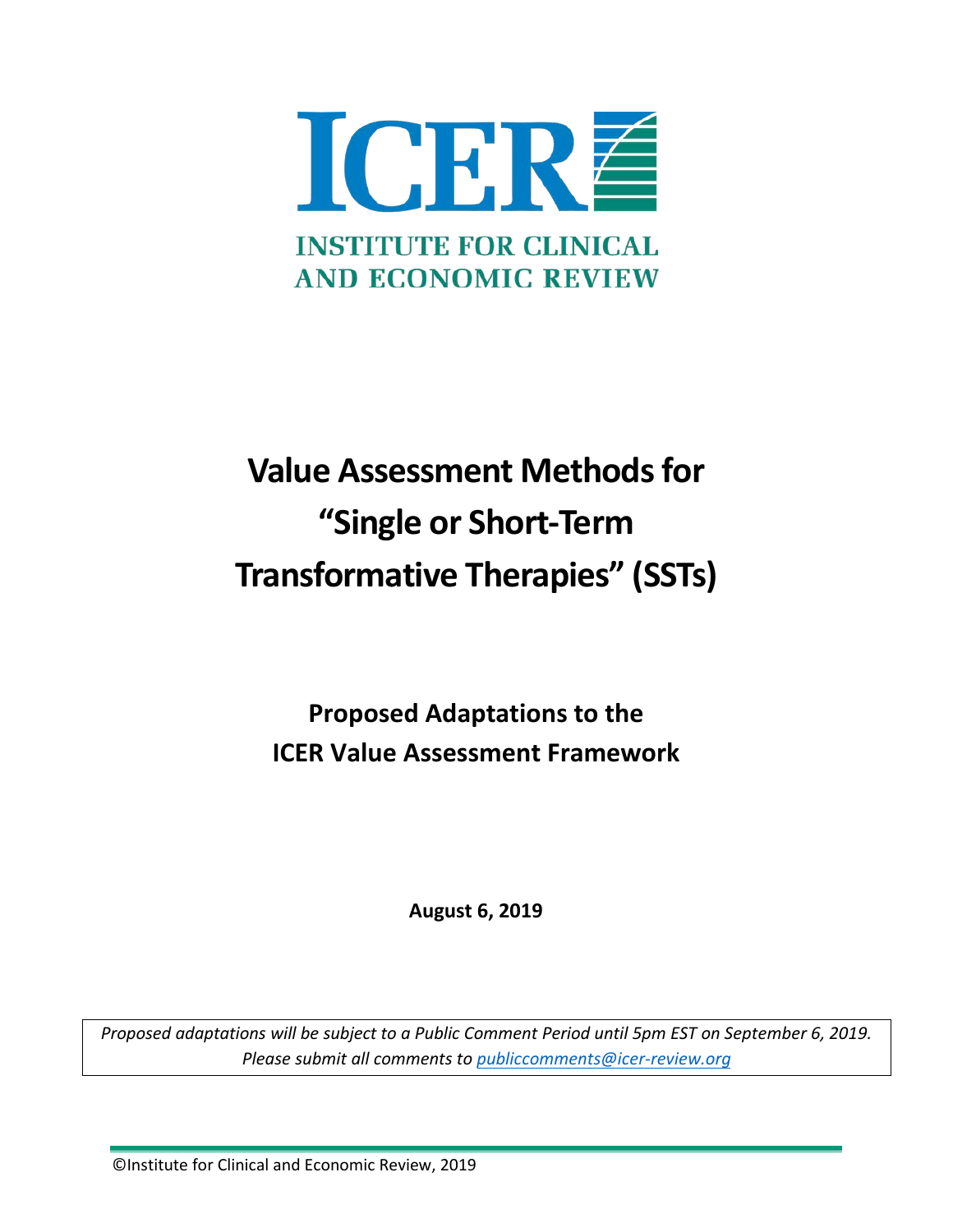# Introduction

This paper presents a set of proposed adaptations to the ICER value assessment framework methods when the topic under review is a "single or short-term transformative therapy," or SST. Once posted, these proposals will be open for a 1-month public comment period, following which ICER will reflect on comments received, pursue additional feedback from stakeholders, and post a final version of adapted methods before the end of 2019.

In the future, the formal update to this set of adapted methods specifically for SSTs will be performed simultaneously with the updates to the overall value assessment framework. The proposed adaptations are meant to complement and build upon the upcoming update to the overall ICER value assessment framework that will guide ICER's methods of evidence analysis and stakeholder engagement beginning with reports in 2020 (available at [https://icerreview.org/methodology/icers-methods/icer-value-assessment-framework/\)](https://icerreview.org/methodology/icers-methods/icer-value-assessment-framework/).

The proposed methods adaptations are the result of an eight-month process, seeking input from multiple sources. We conducted a systematic review of methods considered for "cures" or "potential cures;" sought input from CADTH, NICE, and other international health technology assessment (HTA) bodies; and performed interviews with leading methods experts and stakeholders, including patient advocacy groups, payers, plan sponsors, and life science companies. From this work ICER has developed and is posting along with this document a separate [technical](http://icer-review.org/material/valuing-a-cure-technical-brief/)  [brief t](http://icer-review.org/material/valuing-a-cure-technical-brief/)hat serves as background to the proposed set of adapted methods presented here. The technical brief includes empirical analyses to evaluate the impact of different methodological adaptations across three cure scenarios. As part of seeking further comment on these proposals, ICER will host a multi-stakeholder meeting in September 2019 to gather further input on broader methodological issues related to the assessment of SSTs and on ICER's specific draft proposals for a set of modified methods.

ICER acknowledges the important insights gained from discussions with patient groups, drug manufacturers, payer organizations, health economists, and international HTA collaborators in the development of these proposed methods. Assessing the value of SSTs often presents important challenges, including increased uncertainty at the time of launch paired with high upfront costs and the risk of unrecoverable costs, questions regarding additional dimensions of value for patients or the health system, time divergence between costs and benefits, and concerns about affordability and fair sharing of economic surplus. For all stakeholders, it is critical that the methods that guide assessment and recommendations for fair value-based pricing of SSTs are ready for these challenges and are well adapted to foster innovation of transformative new therapies that are affordable to individual patients and to the health system. We look forward to receiving and considering public comment on these proposals from a broad range of perspectives.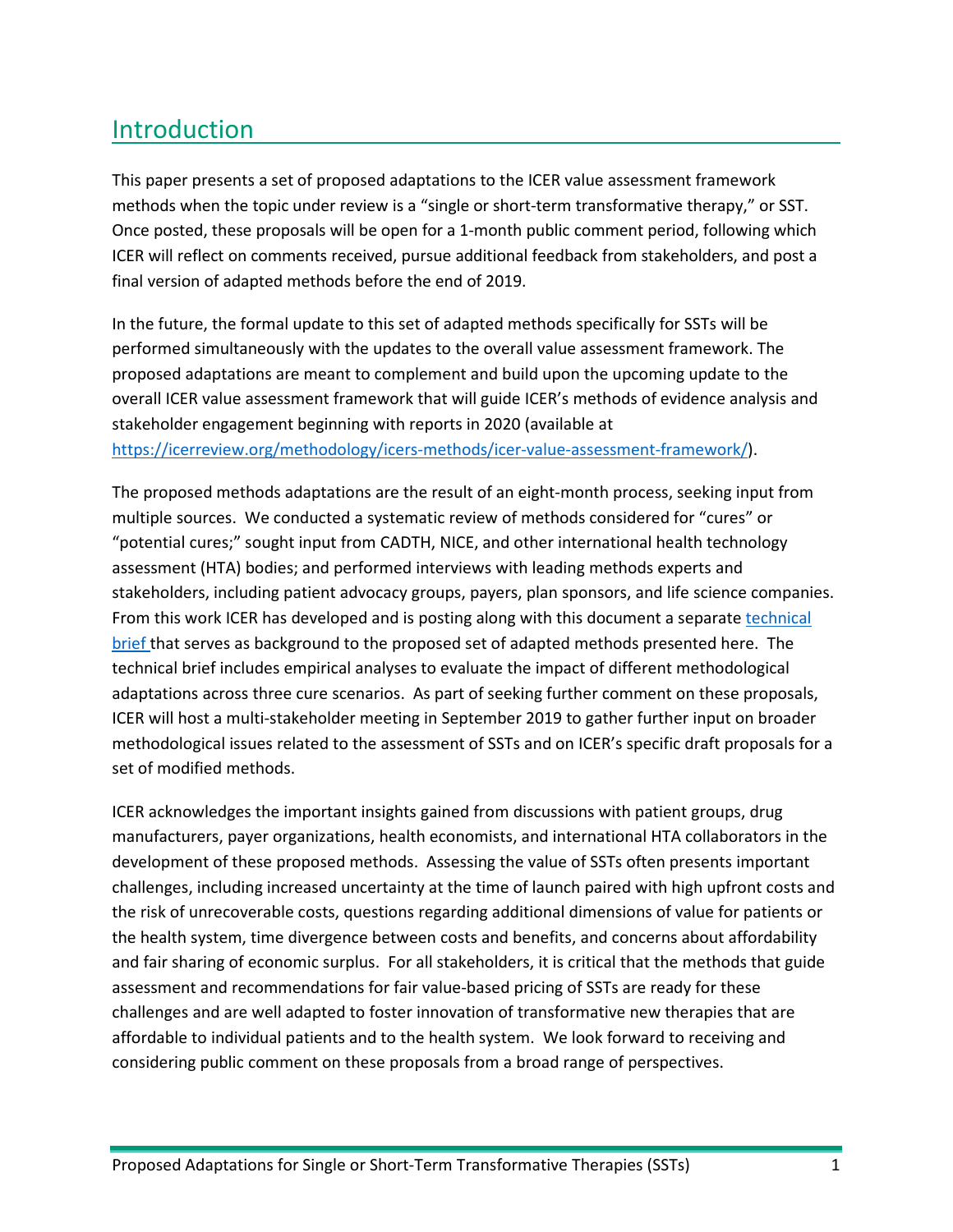# Proposed Methods Adaptations

## **1. Determining those treatments for which adapted assessment methods will be used**

- **1.1. ICER will use an adapted approach to value assessment for "single and short-term transformative therapies" (SSTs). These are defined as** *therapies that are delivered through a single intervention or a short-term course of treatment that demonstrate a significant potential for substantial and sustained health benefits extending throughout patients' lifetimes***. SSTs include two subcategories:**
	- *Potential cures* **that can eradicate a disease or condition; and**
	- *Transformative therapies* **that can produce sustained major health gains or halt the progression of significant illnesses.**
- **1.2 Scoping: ICER will include in its initial draft scoping document a statement on whether a therapy is judged to meet the above definition. Following formal public comment, ICER will make a final decision on whether the therapy meets these criteria and will be assessed using an adapted approach.**

#### *Discussion*

There have been various attempts to define the term "cure," with divergent views on what constitutes a cure and on how long it is necessary to wait before declaring a treatment is a cure. For HTA purposes, it is most important to decide which characteristics of a new treatment would raise distinctive evaluation challenges such that alternative assessment methods should be considered. We believe it will be useful to consider alternative methods not just for potential cures, but also for certain disease-modifying treatments that produce a transformative health gain from short-term treatment, as many of the issues related to greater uncertainty and the disconnect between cost and longer-term benefits will apply.

This focus on single or short-term treatments also implies that we do not believe that treatments taken on a chronic basis, even if they may be true cures that eradicate disease, warrant consideration of special assessment methods. We believe that current assessment methods are adequate for these kinds of treatment and that it is the combination of short-term treatment with the potential for substantial long-term gain that generates the key challenges meriting consideration of alternative assessment approaches.

From a procedural standpoint, when beginning the scoping process for a new drug, ICER will review available information in the literature and from stakeholders regarding the nature of the treatment to make a preliminary judgment whether it should be considered as an SST. ICER will seek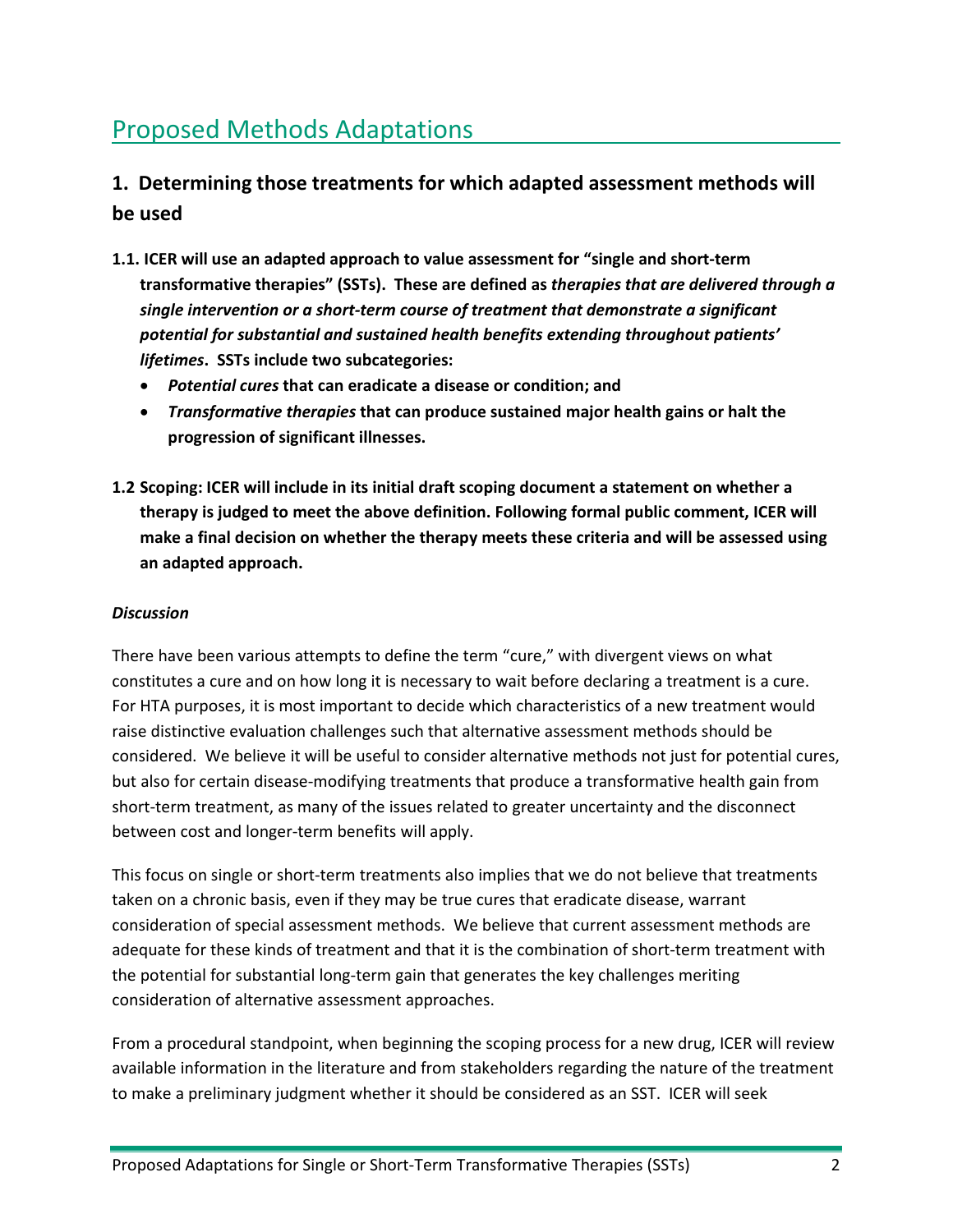consultation during the scoping process with manufacturers, the patient community, clinical experts, and others on the anticipated impact of the treatment. Following formal public comment on the draft scope, ICER will make a final decision on whether the treatment meets the criteria for SSTs and will be evaluated using the adapted assessment methods described below.

## **2. Assessing and Describing Uncertainty**

**2.1 Cure proportion modeling: ICER proposes to make cure proportion modeling its reference case standard when relevant, but to address uncertainty we will also provide survival analysis based on other modeling approaches when feasible.**

## *Discussion*

As discussed in the technical brief, the use of cure proportion models may help to better fit survival data in certain cases, and may be especially relevant for SSTs, where a proportion of patients may be expected to be cured or benefit from a complete halt in the progression of a serious illness. For SSTs, traditional parametric curves may not adequately fit the available survival data due to the heterogeneity of the population (with some patients cured and others not). We will model SSTs that show evidence of plateaus in survival data with newer techniques such as flexible parametric and other cure proportion analyses, using model fit statistics to determine the best fit to the available data. Where data are not mature enough to determine if the survival curve actually shows a sustained plateau, scenario analyses using various survival analytic techniques will help to characterize the range of potential results that may plausibly fit the available data to date. In such cases, the presentation of results from several types of survival models can be used to develop a range around estimated long-term survival until more data become available.

**2.1 Incremental cost-effectiveness scenarios at multiple time horizons: ICER's assessments of SSTs will include cost-effectiveness analyses and associated value-based prices at multiple time horizons: at the time horizon representing the longest-available follow-up data for a significant number of treated patients; and also, at 5 years, 10 years, and the standard lifetime horizon. The official ICER value-based price benchmark will remain that generated by a lifetime horizon analysis, but other results will be provided as important context with which to assess the impact of uncertainty on cost-effectiveness results.** 

**2.2 Time horizon threshold analyses for durability of effect: When the SST price is known or can be estimated, assessments of SSTs will also include a scenario with a threshold analysis determining the duration of beneficial effect (e.g. cure) for those patients receiving short-term benefit that would be needed to achieve standard cost-effectiveness thresholds (e.g., \$150,000/QALY).**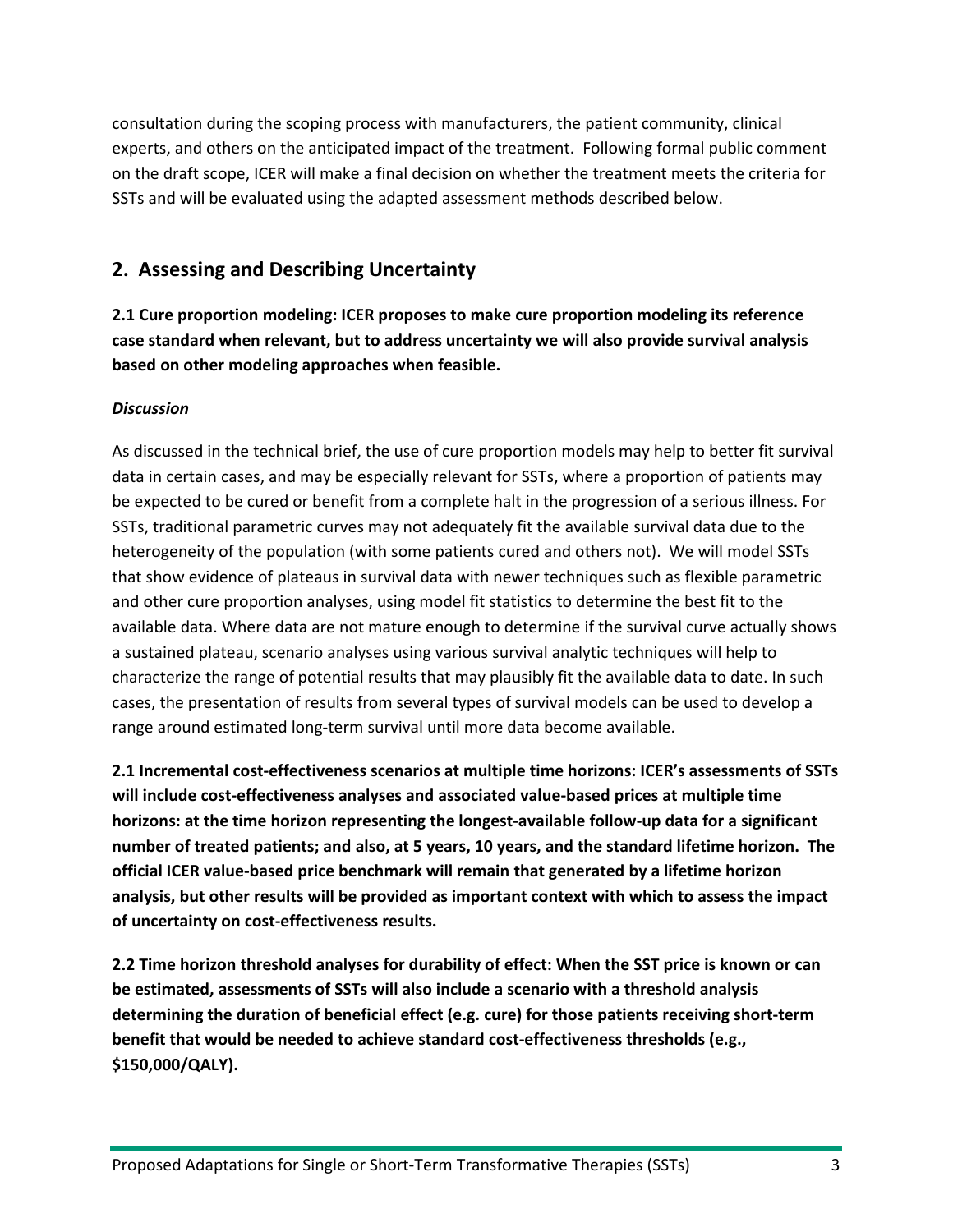#### *Discussion*

ICER believes these additional analyses, which we have performed in an ad hoc fashion in the past, would be useful to add as a standard feature in the evaluation of SSTs. At the time of regulatory approval, SSTs will very rarely have data on patient outcomes beyond a relatively short period of time, and analyses at different time horizons of 5, 10, and 15 years will provide information on how cost-effectiveness and value-based prices would be impacted under various assumptions about durability of effect. While ICER will retain the base case at the lifetime horizon as the basis for its value-based price benchmark, decision-makers may wish to apply their own judgment on the time horizon for which judgments of value should be based. The scenario using only the longestavailable follow-up data will show the intervention's estimated value when we assume nothing about outcomes beyond the data collected. This analysis may in some regards be considered the most conservative scenario, whereas some decision-makers will regard the lifetime horizon as the most optimistic scenario. Similarly, in judgments of value when the price of the SST is known, decision-makers may find it helpful to know the number of years that the benefits of a drug would need to be sustained in order to reach certain cost-effectiveness benchmarks. Knowing the results of this kind of threshold analysis may help decision-makers judge whether it is reasonable to assume that the treatment will be effective for that span of time or not. These analyses may also help inform the time horizon for outcomes-based contracts should payers and manufacturers wish to use a cost-effectiveness threshold as a target for establishing fair value.

**2.3 Introducing a new economic review section on "Controversies and Uncertainties": We propose including a new section in the "Long-Term Cost-Effectiveness" section of ICER reports which will discuss "Controversies and Uncertainties" related to the economic evaluation. Although the current layout of ICER reports includes information on these issues, we feel it will be helpful to consolidate and expand discussion of factors related to uncertainty, including lack of information on natural history, limitations of the data on patient outcomes, and difficulties translating existing data into measures of quality of life. This section will also be used to expand discussion of alternative model structures or inputs suggested by manufacturers or other stakeholders. This proposed change to ICER's report structure will be considered for all ICER reports, not just those for SSTs.**

#### *Discussion*

ICER's technical brief on SSTs explored various options for adapting standard assessment methods to address uncertainty, including the feasibility of providing plausible conservative and optimistic scenarios as alternatives to the base case analysis. We believe that opting for formal designation of specific scenarios as optimistic or conservative would raise important challenges. Any designation of a scenario as a specific plausible alternative to the base case might limit appraisal committee exploration of multiple different scenarios. In addition, the choice of how to frame a "plausible"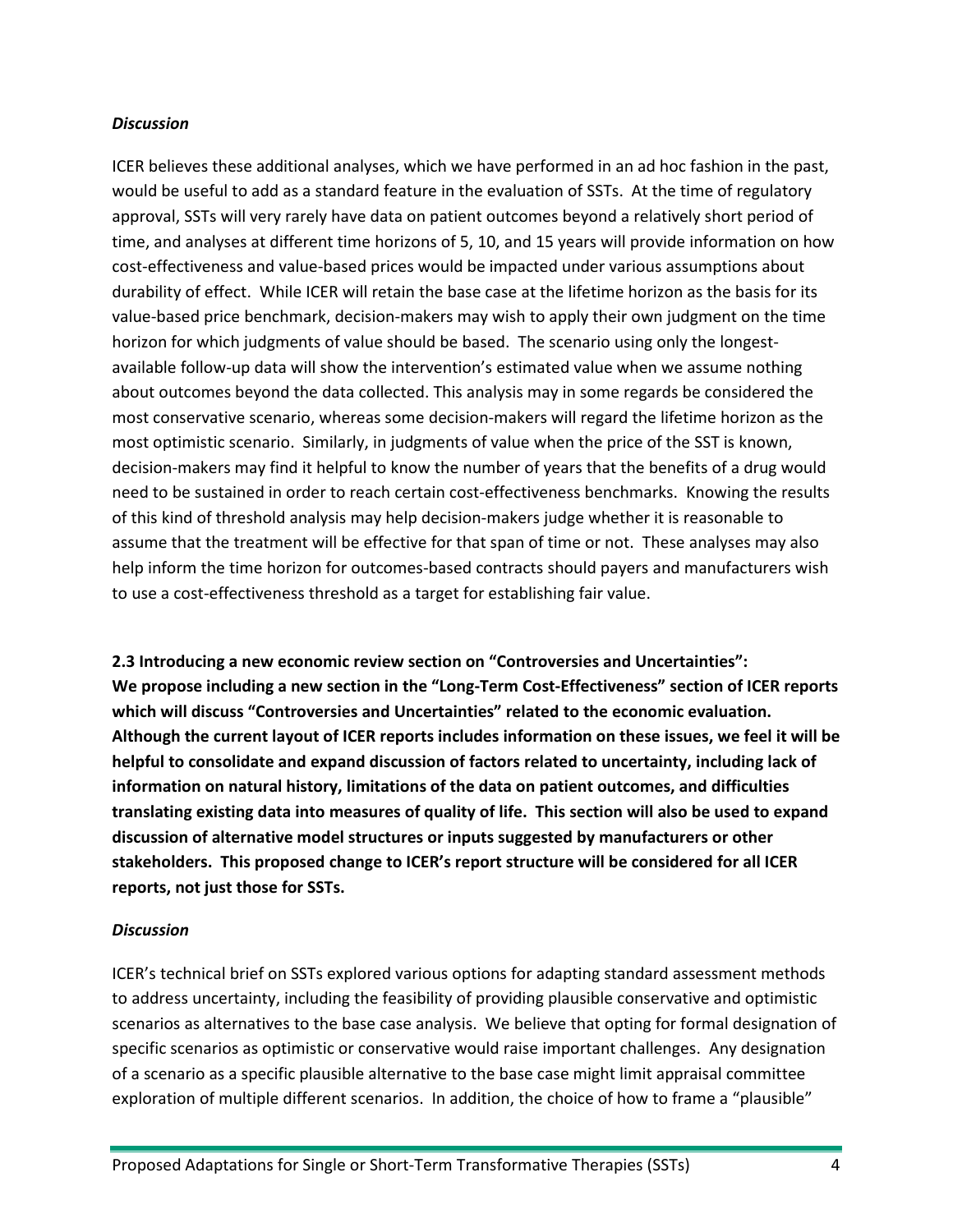conservative or optimistic scenario would be highly subjective. Instead, the new proposed section on "controversies and uncertainties" would be able to explore many different scenario variations that could be viewed as more or less conservative or optimistic. In particular, we intend to expand discussion of any alternative model structures or inputs suggested by manufacturers or other stakeholders that differ importantly from the base case.

**2.4 Probabilistic sensitivity analysis linked to policy recommendation for outcomes-based payment: At a price at which greater than 25% of PSA simulations of the base case produce incremental cost-effectiveness ratios above \$200,000 per QALY, we propose to include a policy recommendation that payers and manufacturers view outcomes-based contracting as the preferred method of payment. This methods change is proposed for all ICER reports, including SSTs.**

#### *Discussion*

It could be argued that every treatment with significant residual uncertainty regarding longer-term safety and effectiveness should ideally be paid for through an outcomes-based payment mechanism that helps share the risk between payers and manufacturers if long-term safety and effectiveness of a treatment does not meet expected outcomes as hoped for based on short-term data. The case for outcomes-based contracts is even stronger for SSTs given that otherwise, the entire cost of treatment would be paid "upfront" and therefore would be unrecoverable.

Payers speak of intuitively factoring in uncertainty when they make judgments about fair pricing, and we considered whether it would be useful to include in our reports a scenario in which the value-based price estimate was linked directly to uncertainty through application of a secondary cost-effectiveness criterion. This secondary criterion, as discussed in the technical brief, would require that a certain percentage of PSA simulations have incremental cost-effectiveness ratios below a given threshold, potentially lowering the value-based price recommendation from that at which the point estimate of the base case meets certain willingness to pay thresholds.

As noted in the technical brief, this is an approach proposed by the JCVI group in the UK that assesses vaccines. Our current position, however, is that this approach is not yet ready for implementation. The PSA is just one way to evaluate uncertainty, and it is unclear if it is the best way to capture the uncertainty related to duration of effect that is so central to the assessment of SSTs. Any criterion for the percent of PSA runs that would need to be below a certain threshold in order to satisfy decision-makers would be arbitrary and would need to vary across payers to accurately reflect their risk attitudes.

Therefore, we are proposing instead to evaluate the results of the PSA of the base case and identify the price at which a relatively high percentage (75%) of PSA results would fall below an incremental cost-effectiveness ratio of \$200,000/QALY, modestly higher than that used for our usual value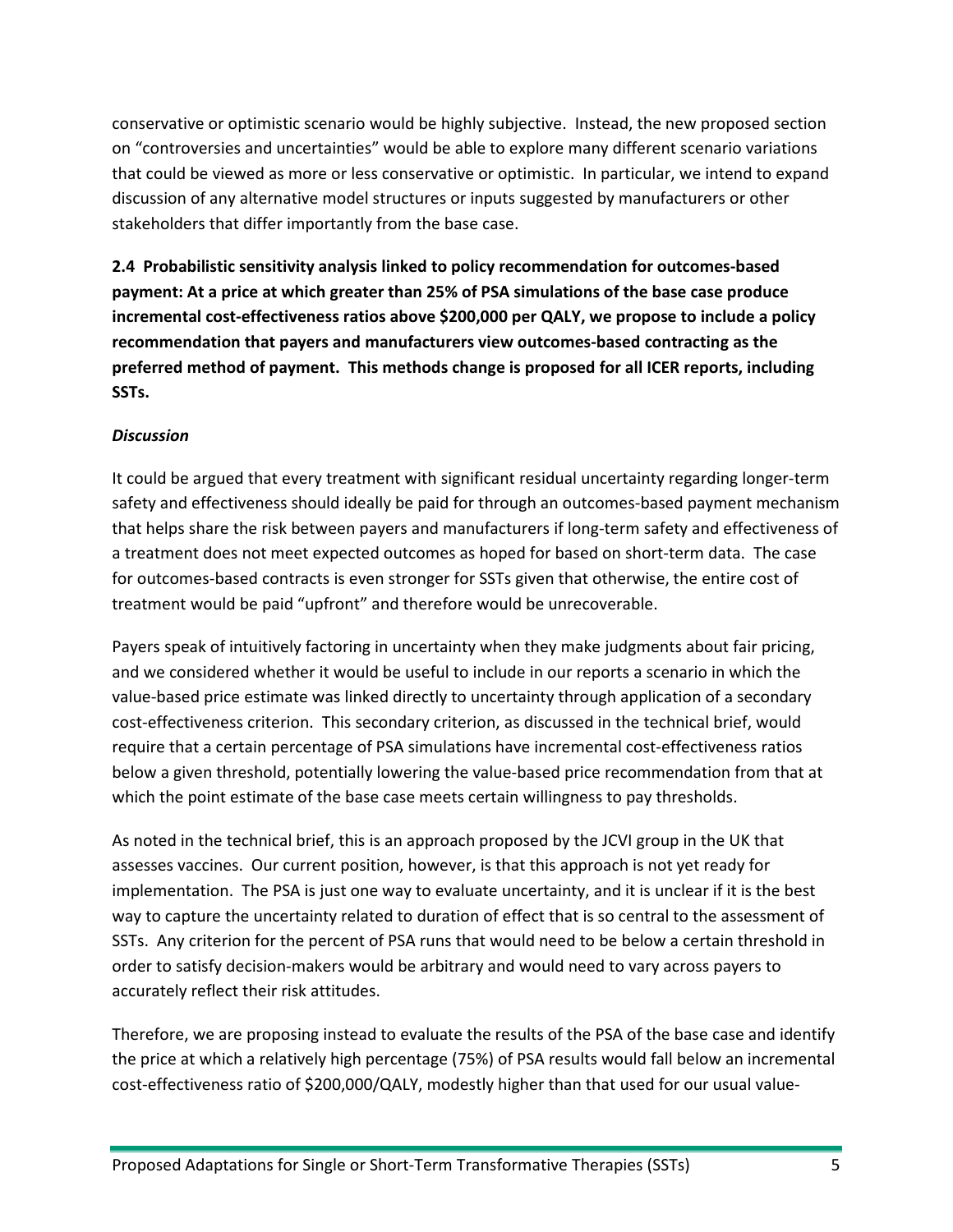based price range. If less than 75% of PSA simulations are below this incremental cost-effectiveness ratio, we propose not to change the ICER value-based price benchmark, but instead will include a policy recommendation in our report that outcomes-based payment arrangements should be preferred under these circumstances to share the risk of uncertain outcomes between payers and manufacturers. As discussed above, there is no principled way to decide how to select the specific threshold for this kind of uncertainty criterion and these decisions should reflect the relative risk attitudes of decision-makers, which could vary across different SSTs depending on their specific characteristics.

In the technical brief we describe the results of applying a criterion requiring that the results of 90% of PSA simulations be less than \$150,000/QALY. We discovered that applying this criterion would require a very high level of certainty that few SSTs might achieve, and might be considered too stringent a requirement. Upon reflection on these results, we have opted to propose a requirement that 75% of PSA simulations be below a higher cost/QALY and have decided not to propose that a formal "uncertainty-adjusted" value-based price be suggested. We look forward to public comment on this approach given the strong interest expressed by payers for some explicit mechanism for consistent reductions in value-based prices in the setting of substantial uncertainty.

## **3. Additional Elements of Value**

**3.1 Additional elements of value: ICER proposes to add two additional domains of "potential other benefits or disadvantages" for voting by our independent appraisal committees:** 

**(1) A potential advantage for therapies that offer special advantages by virtue of having a different balance or timing of risks and benefits versus other treatments; and** 

**(2) a potential disadvantage for therapies that, if not successful, could reduce or even preclude the potential effectiveness of future treatments.** 

**This change is proposed for all ICER reviews, including SSTs.**

## *Discussion*

Our review of additional elements of value that are not traditionally included in cost-effectiveness analyses identified some that could be viewed as especially relevant for SSTs: the value of hope (often confused with the value for patients of treatments that have not demonstrated a chance for any benefit), insurance value, scientific spillover effects, and real option value. However, as described in the technical brief, there are important conceptual counterarguments for the inclusion of these additional elements of value as a quantitative element in value assessment. For several of the considered additional elements, we believe that there are significant risks of double counting within the QALY or within existing "other benefits" or "contextual considerations" that ICER already includes as part of its value framework.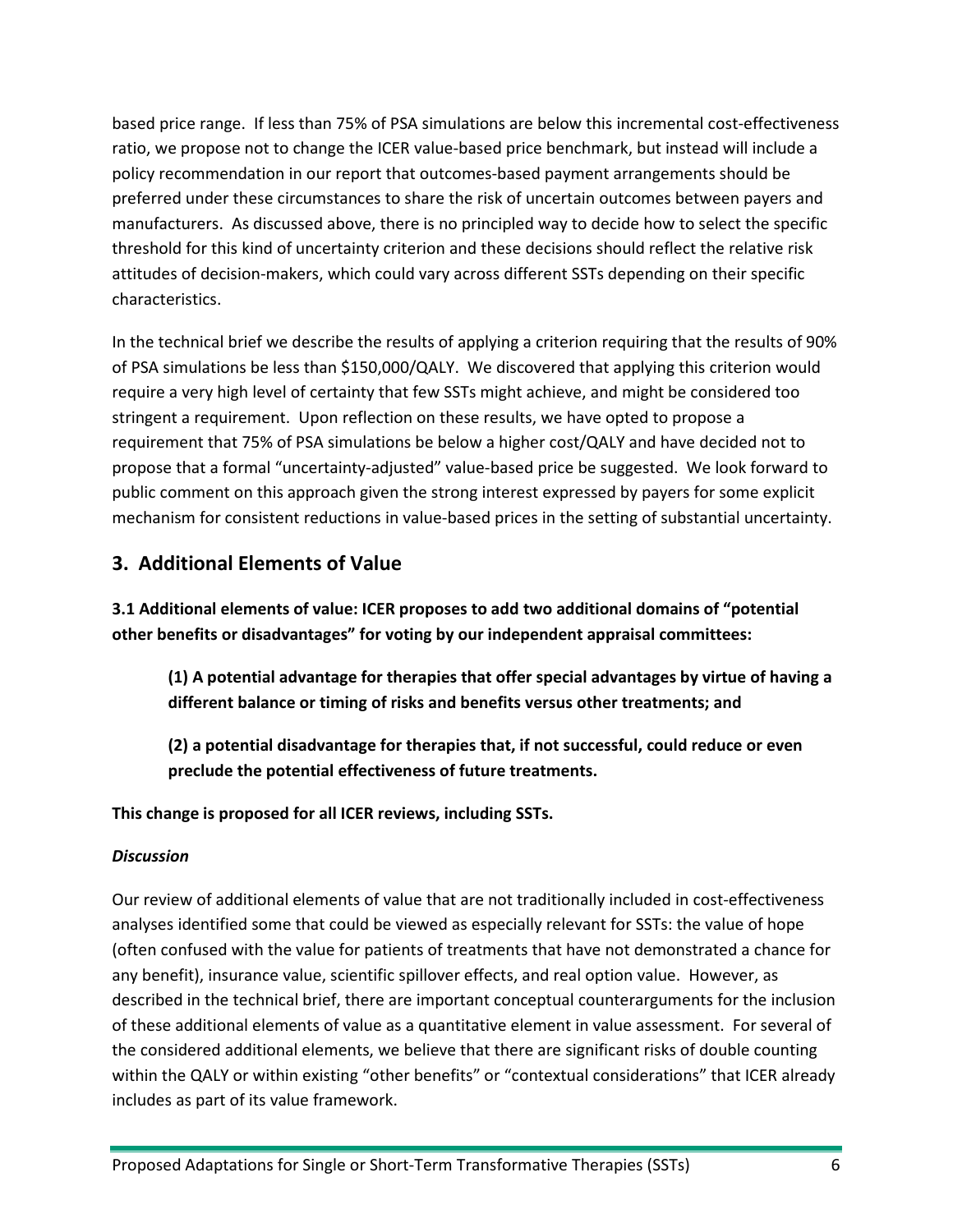A second counterargument against inclusion of additional elements of value is that they are all unidirectional: they all "add" value to treatments, and none have negative scores that would help balance out added value within an opportunity cost framework for determining the costeffectiveness threshold. As discussed in the technical brief, many health economists believe that should any of these additional elements of value be incorporated quantitatively in determinations of cost-effectiveness, the operative cost-effectiveness threshold used for value-based pricing would need to be lowered, but by how much it is impossible to determine.

A third concern with these additional elements of value is that the methods for measuring them consistently across different types of treatments are not mature and the only consensus among health economists seems to be that further research is needed before it can be determined how to measure them.

We have considered these concerns and have decided to propose no quantitative integration of additional elements of value into the value assessment framework for the assessment of SSTs. However, interviews with patient groups and other stakeholders leads us to propose two additions to our list of potential other benefits and disadvantages that are important components of ICER's value framework. The first captures the basic idea of what others have called the "value of hope," but that we have chosen to call the value of having the *choice* among treatments with a different balance and timing of risks and benefits. This dimension of value can be appreciated if considering treatment options for patients facing a life-threatening condition. Best current treatment might offer a 2% chance for a five-year survival. A new treatment, however, might offer a different clinical profile: a higher chance of serious short-term side effects and death, but a 10%-15% chance of fiveyear survival. The total average QALYs gained for the two treatments might be the same, but for some patients there would be a special advantage in having the choice of accepting a higher shortterm risk in order to have a greater chance at long-term survival. We propose to seek patient input on this potential other benefit during the review process for SSTs and have this issue debated during the public meeting and put to a vote of the appraisal committee in order to have its salience recognized by policymakers.

We also propose to include a new potential disadvantage: the disadvantage that some SSTs might have if, by their mechanism of action or triggering of immune responses, could lead to a decreased chance at effective treatment by a future generation of therapies in the pipeline. This concern has already been raised with some treatments for hemophilia and childhood blindness, and we feel it is important to consider this potential disadvantage as part of a broader judgment of long-term value for money within the ICER value framework.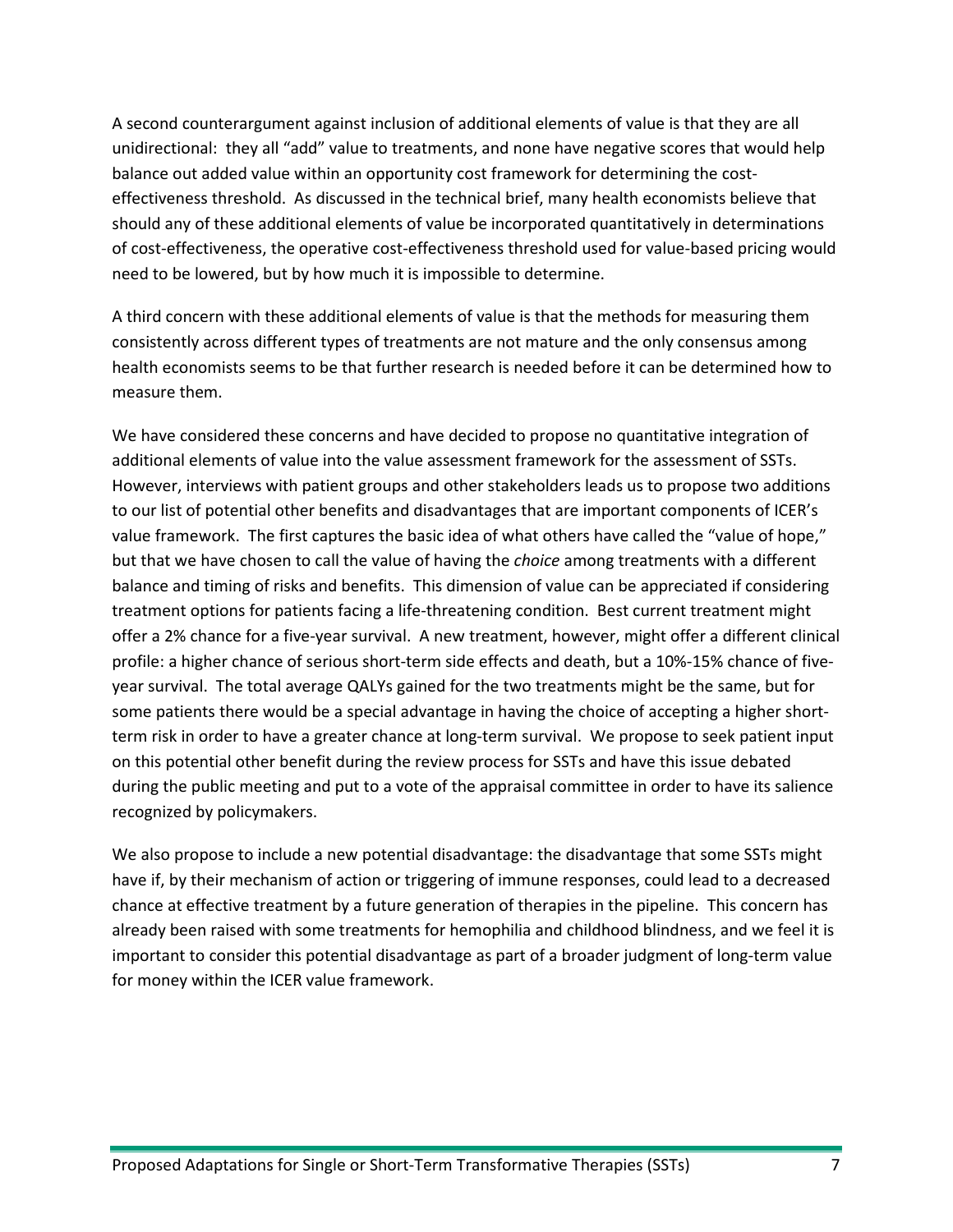## **4. Time Divergence Between Costs and Benefits**

## **4.1 Discounting: ICER proposes to continue its use of a 3% discount rate as standard for both costs and outcomes.**

## *Discussion*

The use of a 3% discount rate as standard for both costs and outcomes has been standard practice for most cost-effectiveness analyses in the Unites States, as recommended by the 2<sup>nd</sup> Panel on Cost-Effectiveness.<sup>[1](#page-10-0)</sup> This rate is based on estimates of the real consumption rate of interest and data on real economic growth, which are thought to reflect the social rate of time preference. The technical brief discusses in detail some of the arguments ongoing in HTA groups around the world over the basis for discount rates and whether there should be any deviation from a standard for certain kinds of treatments, such as SSTs. While some have criticized the use of the 3% discount rate (or of discounting *per se*), we have made the judgment that there is no persuasive evidence for the use of another rate at this time. We also see no convincing rationale for using a different discount rate or scheme for SSTs as opposed to non-SSTs, or for using differential discount rates for costs and outcomes. The use of a single, uniform discount rate for all assessments will allow for consistent comparisons across different or prior evaluations. We also do not propose presenting sensitivity analyses that vary the discount rate, as we do not believe this would provide additional information that is useful to decision-makers in this context. ICER encourages continued research into the appropriate discount rate to use for health economic evaluations, as well as periodic updates of the appropriate discount rate, as necessary.

## **5. Affordability and Fair Sharing of Economic Surplus**

**5.1 Shared savings: ICER proposes to provide a "shared savings" scenario analysis for SSTs as an adjunct to the base case. For this scenario analysis cost offsets will accrue to the innovator during the first 12-year period in the model, a time frame intended to approximate the average time to loss of exclusivity for new prescription drugs in the United States. The scenario will assume that all cost offsets following year 12 in the model will accrue to the health system, i.e. cost offsets will be set to zero in the model after year 12. The overall goal is to produce a different incremental cost-effectiveness ratio and related value-based price benchmark that reflect an alternative sharing of the economic surplus of treatment between innovators and the health system.** 

## *Discussion*

Several factors lead us to believe that shared savings scenarios will provide useful information to stimulate a broader societal discussion on the use of cost-effectiveness to guide value-based pricing for SSTs. As discussed in ICER's accompanying technical brief, SSTs have the potential to lead to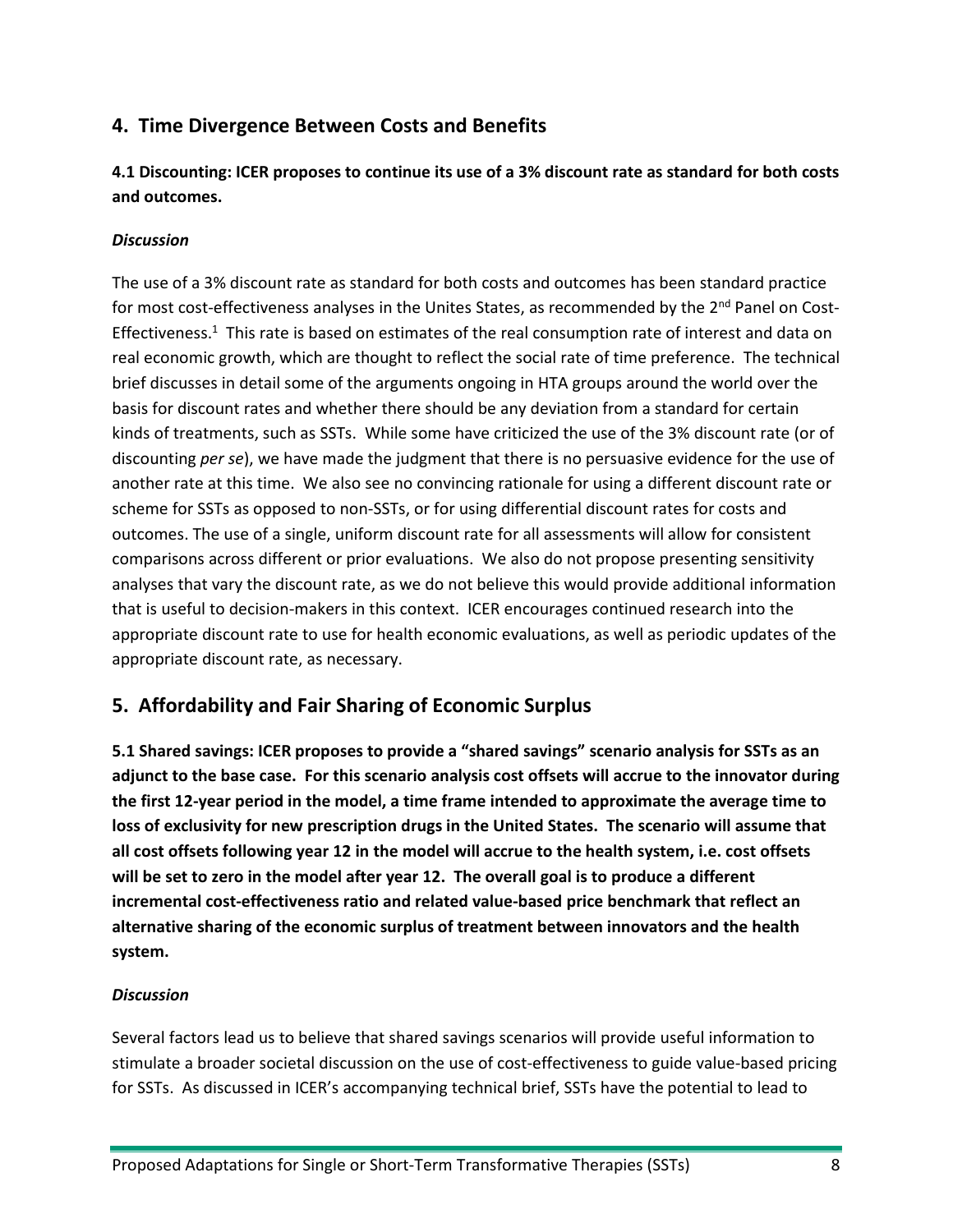very large cost offsets which translate into cost-effectiveness findings that would suggest valuebased prices of extreme levels – for example, more than \$80 million for a cure for one severe form of hemophilia. Importantly, standard cost-effectiveness methods assume that the innovator captures most of the economic surplus produced by a new therapy, but the background landscape of drug pricing includes an expectation that all new drugs will eventually face the equivalent of generic competition, after which the price is expected to drop closer to marginal costs of production and the drug enters an extended phase in which the health system captures nearly all the economic surplus.

SSTs may provide exceptional QALY gains and therefore have exceptionally high one-time valuebased prices, but we propose an alternative pricing scenario that does not compound that pricing structure by granting the innovator a far greater share of the economic surplus driven by cost offsets generated by successful treatment. Many SSTs, particularly cell and gene therapies, due to the nature of their mechanism of action, may never face the equivalent of generic competition of the kind that has led to some balance in the sharing of the economic surplus between innovators and the health system. As Towse and Fenwick have recently elucidated, there are reduced gains to payers from competitive entry and loss of exclusivity for SSTs relative to chronic treatments.<sup>2</sup>

We are therefore proposing to include a shared savings scenario analysis, with associated valuebased price calculations, for all ICER reviews of SSTs. Of note, we are not proposing to use a shared savings analysis as the base case for value-based price benchmarks, but are proposing that we include this analysis as a separate scenario for both the value-based price and budget impact analyses. The presentation and discussion of shared savings scenarios could provide policymakers with information to stimulate a broader dialogue on what the "appropriate" sharing of the economic surplus should be between innovators and the health system, which will be a critical issue as the number of SSTs entering clinical use increases, and the cumulative cost creates greater concerns about short-term affordability for patients and the health system.